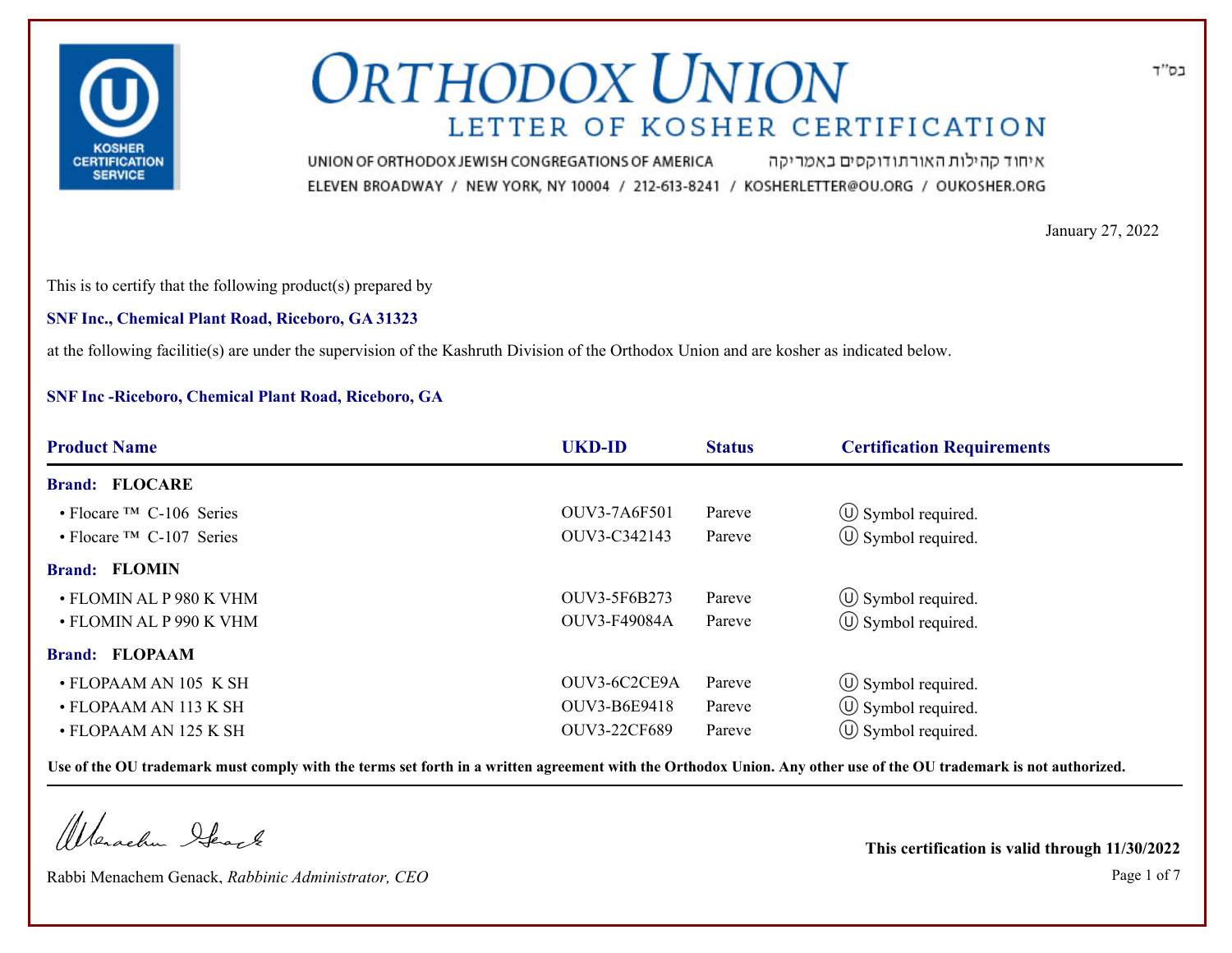

איחוד קהילות האורתודוקסים באמריקה UNION OF ORTHODOX JEWISH CONGREGATIONS OF AMERICA ELEVEN BROADWAY / NEW YORK, NY 10004 / 212-613-8241 / KOSHERLETTER@OU.ORG / OUKOSHER.ORG

January 27, 2022

#### **SNF Inc. (continued)**

This is to certify that the following product(s) prepared by this company at the facilitie(s) listed above are under the supervision of the Kashruth Division of the Orthodox Union and are kosher as indicated below.

| <b>Product Name</b>               | <b>UKD-ID</b>       | <b>Status</b> | <b>Certification Requirements</b>                                      |
|-----------------------------------|---------------------|---------------|------------------------------------------------------------------------|
| <b>Brand: FLOPAAM (continued)</b> |                     |               |                                                                        |
| • FLOPAAM AN 132 K SH             | OUV3-CE2BF0A        | Pareve        | $\circled{1}$ Symbol required.                                         |
| <b>Brand: FLOPAM</b>              |                     |               |                                                                        |
| • FLOPAM AH 912 K Series          | <b>OUW3-711A57E</b> | Pareve        | U Symbol required. Certified for Passover and<br>year-round use.       |
| • FLOPAM AN 900 K Series          | <b>OUW3-AE05881</b> | Pareve        | $\circ$ Symbol required. Certified for Passover and<br>year-round use. |
| • FLOPAM AN 934 K SH GR           | <b>OUW3-7F2AE93</b> | Pareve        | $\circ$ Symbol required. Certified for Passover and<br>year-round use. |
| • FLOPAM EM 430 K                 | OUW3-C17983F        | Pareve        | $\circ$ Symbol required. Certified for Passover and<br>year-round use. |

**Use of the OU trademark must comply with the terms set forth in a written agreement with the Orthodox Union. Any other use of the OU trademark is not authorized.**

Werachen Ifearle

Rabbi Menachem Genack, *Rabbinic Administrator, CEO* Page 2 of 7

**This certification is valid through 11/30/2022**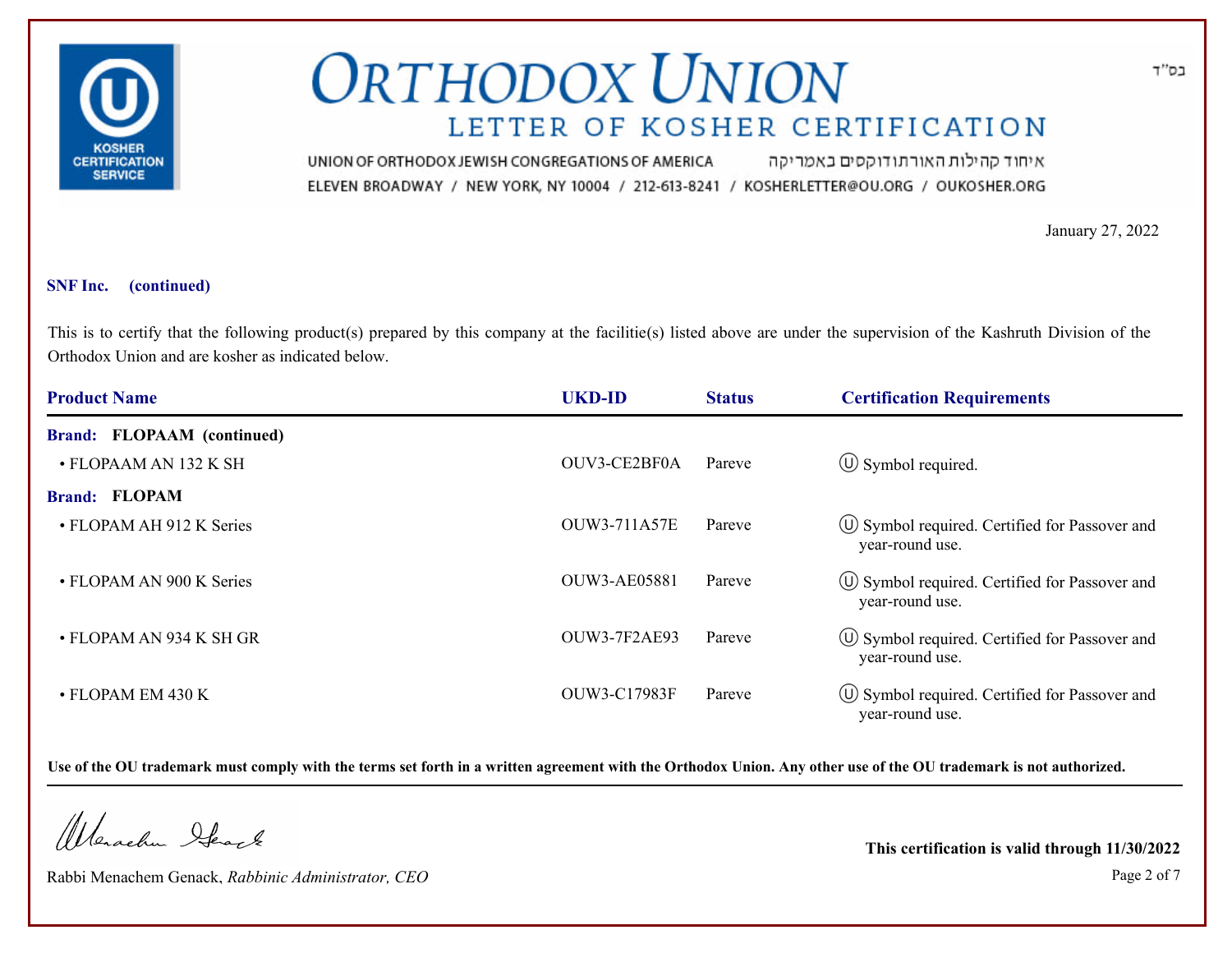

איחוד קהילות האורתודוקסים באמריקה UNION OF ORTHODOX JEWISH CONGREGATIONS OF AMERICA ELEVEN BROADWAY / NEW YORK, NY 10004 / 212-613-8241 / KOSHERLETTER@OU.ORG / OUKOSHER.ORG

January 27, 2022

#### **SNF Inc. (continued)**

This is to certify that the following product(s) prepared by this company at the facilitie(s) listed above are under the supervision of the Kashruth Division of the Orthodox Union and are kosher as indicated below.

| <b>Product Name</b>               | <b>UKD-ID</b> | <b>Status</b> | <b>Certification Requirements</b>                                       |
|-----------------------------------|---------------|---------------|-------------------------------------------------------------------------|
| Brand: FLOPAM (continued)         |               |               |                                                                         |
| • FLOPAM FA 920 K Series          | OUW3-5BFCDA7  | Pareve        | $\circ$ Symbol required. Certified for Passover and<br>year-round use.  |
| $\bullet$ FLOPAM TM EM 1145 K PWG | OUW3-D0EEB53  | Pareve        | U Symbol required. Certified for Passover and<br>year-round use.        |
| • FLOPAM TM EM 230 K PWG          | OUW3-9A355A6  | Pareve        | U Symbol required. Certified for Passover and<br>year-round use.        |
| • FLOPAM TM EM 440 K CT PWG       | OUW3-798FE22  | Pareve        | U Symbol required. Certified for Passover and<br>year-round use.        |
| • FLOPAM TM EM 532 K PWG          | OUW3-43B4D11  | Pareve        | <b>W</b> Symbol required. Certified for Passover and<br>year-round use. |

**Use of the OU trademark must comply with the terms set forth in a written agreement with the Orthodox Union. Any other use of the OU trademark is not authorized.**

Werachen Ifearle

Rabbi Menachem Genack, *Rabbinic Administrator, CEO* Page 3 of 7

**This certification is valid through 11/30/2022**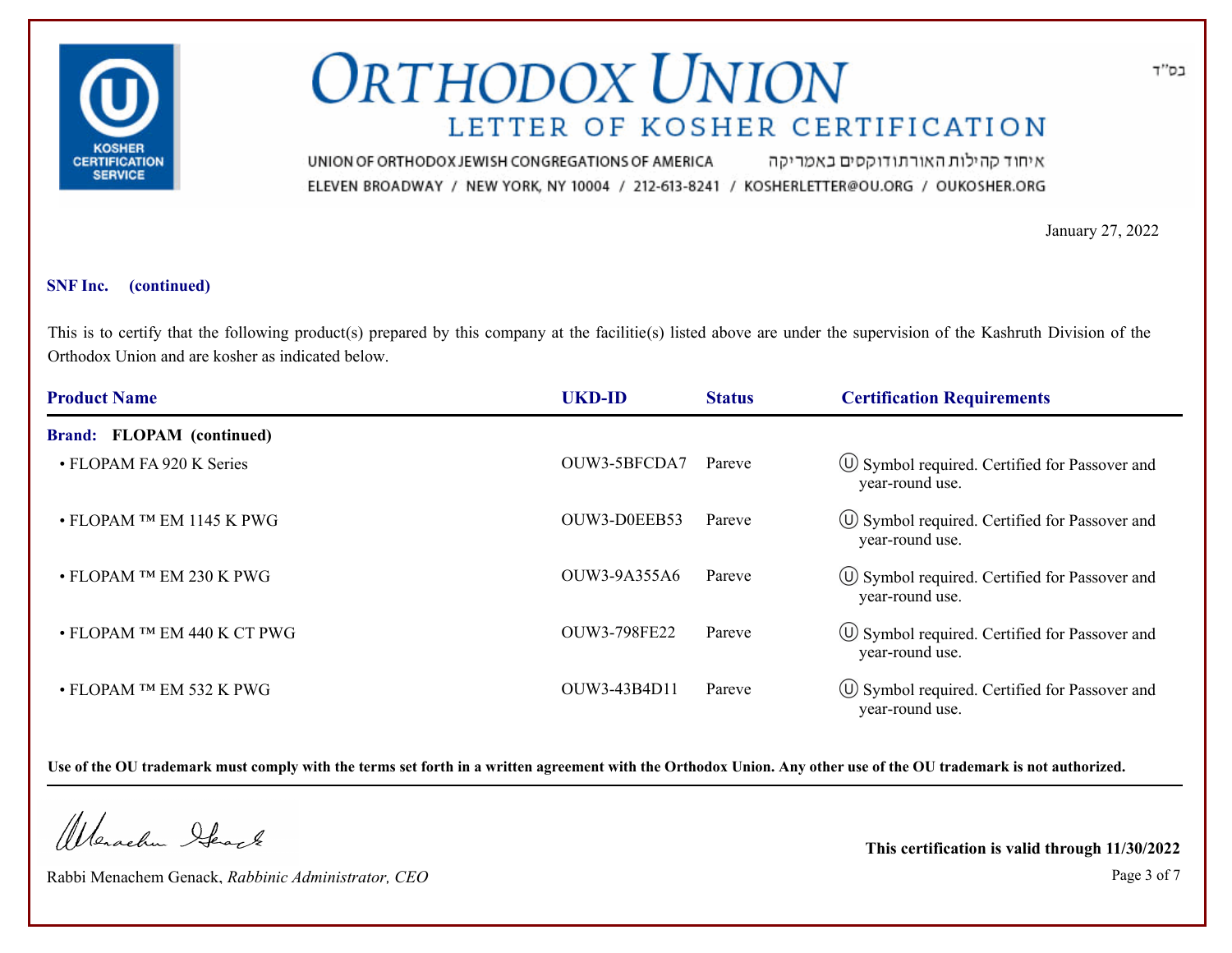

איחוד קהילות האורתודוקסים באמריקה UNION OF ORTHODOX JEWISH CONGREGATIONS OF AMERICA ELEVEN BROADWAY / NEW YORK, NY 10004 / 212-613-8241 / KOSHERLETTER@OU.ORG / OUKOSHER.ORG

January 27, 2022

#### **SNF Inc. (continued)**

This is to certify that the following product(s) prepared by this company at the facilitie(s) listed above are under the supervision of the Kashruth Division of the Orthodox Union and are kosher as indicated below.

| <b>Product Name</b>          | <b>UKD-ID</b> | <b>Status</b> | <b>Certification Requirements</b>                                      |
|------------------------------|---------------|---------------|------------------------------------------------------------------------|
| Brand: FLOPAM (continued)    |               |               |                                                                        |
| $\cdot$ FLOPAM TM EM 533 K   | OUW3-2C22F01  | Pareve        | U Symbol required. Certified for Passover and<br>year-round use.       |
| • FLOPAM TM EM 533 K GR      | OUW3-1630D43  | Pareve        | $\circ$ Symbol required. Certified for Passover and<br>year-round use. |
| • FLOPAM TM EM 533 K MPM PWG | OUW3-7EB6027  | Pareve        | U Symbol required. Certified for Passover and<br>year-round use.       |
| • FLOPAM TM EM 533 K PWG     | OUW3-0FD3C8F  | Pareve        | $\circ$ Symbol required. Certified for Passover and<br>year-round use. |
| • FLOPAM TM EM 533 K PWG BCK | OUW3-627140C  | Pareve        | U Symbol required. Certified for Passover and<br>year-round use.       |

**Use of the OU trademark must comply with the terms set forth in a written agreement with the Orthodox Union. Any other use of the OU trademark is not authorized.**

Werachen Ifearle

Rabbi Menachem Genack, *Rabbinic Administrator, CEO* Page 4 of 7

**This certification is valid through 11/30/2022**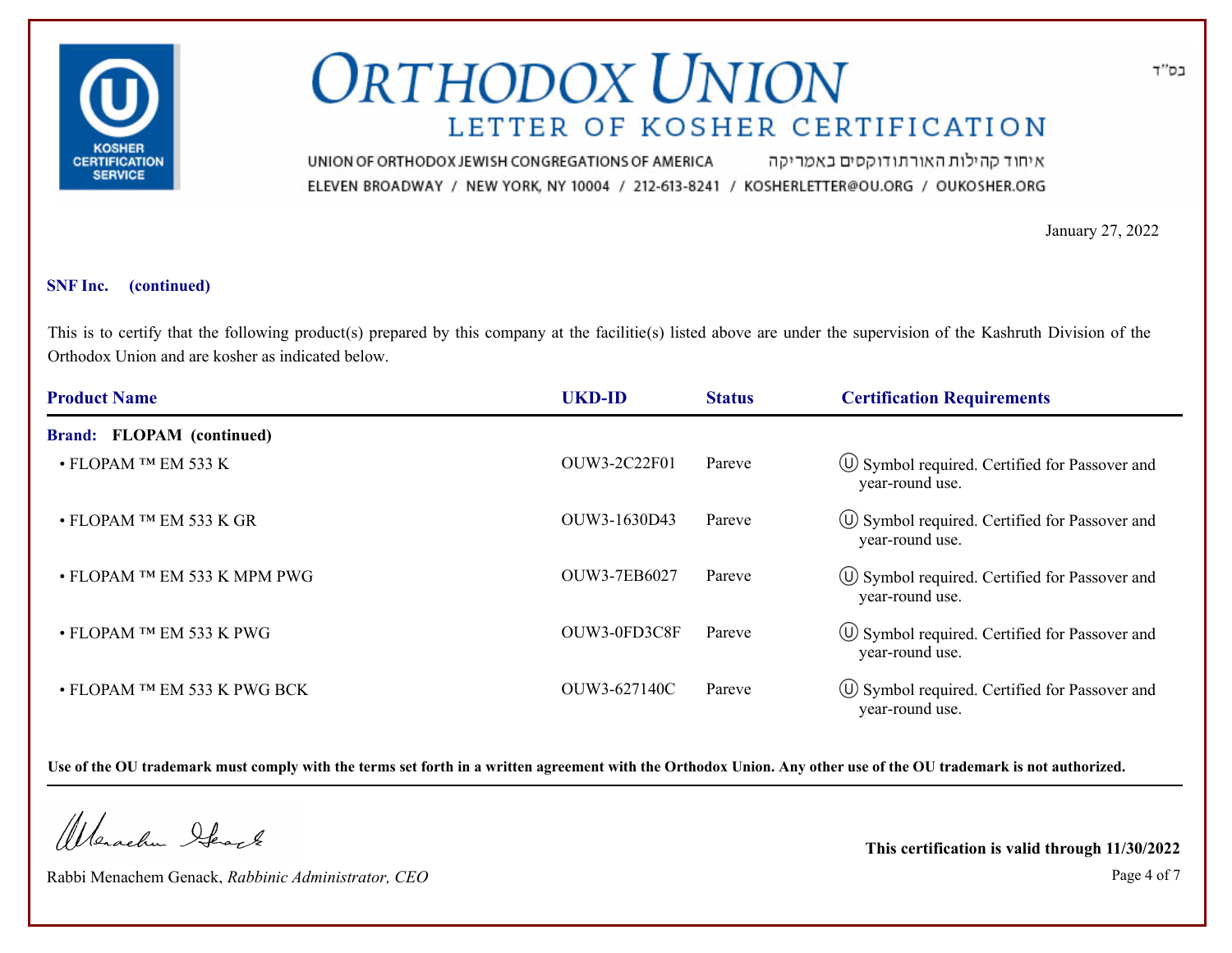

איחוד קהילות האורתודוקסים באמריקה UNION OF ORTHODOX JEWISH CONGREGATIONS OF AMERICA ELEVEN BROADWAY / NEW YORK, NY 10004 / 212-613-8241 / KOSHERLETTER@OU.ORG / OUKOSHER.ORG

January 27, 2022

#### **SNF Inc. (continued)**

This is to certify that the following product(s) prepared by this company at the facilitie(s) listed above are under the supervision of the Kashruth Division of the Orthodox Union and are kosher as indicated below.

| <b>Product Name</b>                     | <b>UKD-ID</b> | <b>Status</b> | <b>Certification Requirements</b>                                      |
|-----------------------------------------|---------------|---------------|------------------------------------------------------------------------|
| <b>Brand: FLOPAM (continued)</b>        |               |               |                                                                        |
| • FLOPAM ™ EM 640 K CT GR               | OUW3-1349C76  | Pareve        | $\circ$ Symbol required. Certified for Passover and<br>year-round use. |
| • FLOPAM TM EM 949 K CT                 | OUW3-QJCD59K  | Pareve        | $\circ$ Symbol required. Certified for Passover and<br>year-round use. |
| • FLOPAM TM EM 949 K CT PWG             | OUW3-5320C60  | Pareve        | $\circ$ Symbol required. Certified for Passover and<br>year-round use. |
| • FLOPAM <sup>TM</sup> FO 4000 K Series | OUW3-9884694  | Pareve        | (U) Symbol required. Certified for Passover and<br>year-round use.     |
|                                         |               |               |                                                                        |

**Brand: FLOPAM ™**

**Use of the OU trademark must comply with the terms set forth in a written agreement with the Orthodox Union. Any other use of the OU trademark is not authorized.**

Werachen Stack

Rabbi Menachem Genack, *Rabbinic Administrator, CEO* Page 5 of 7

**This certification is valid through 11/30/2022**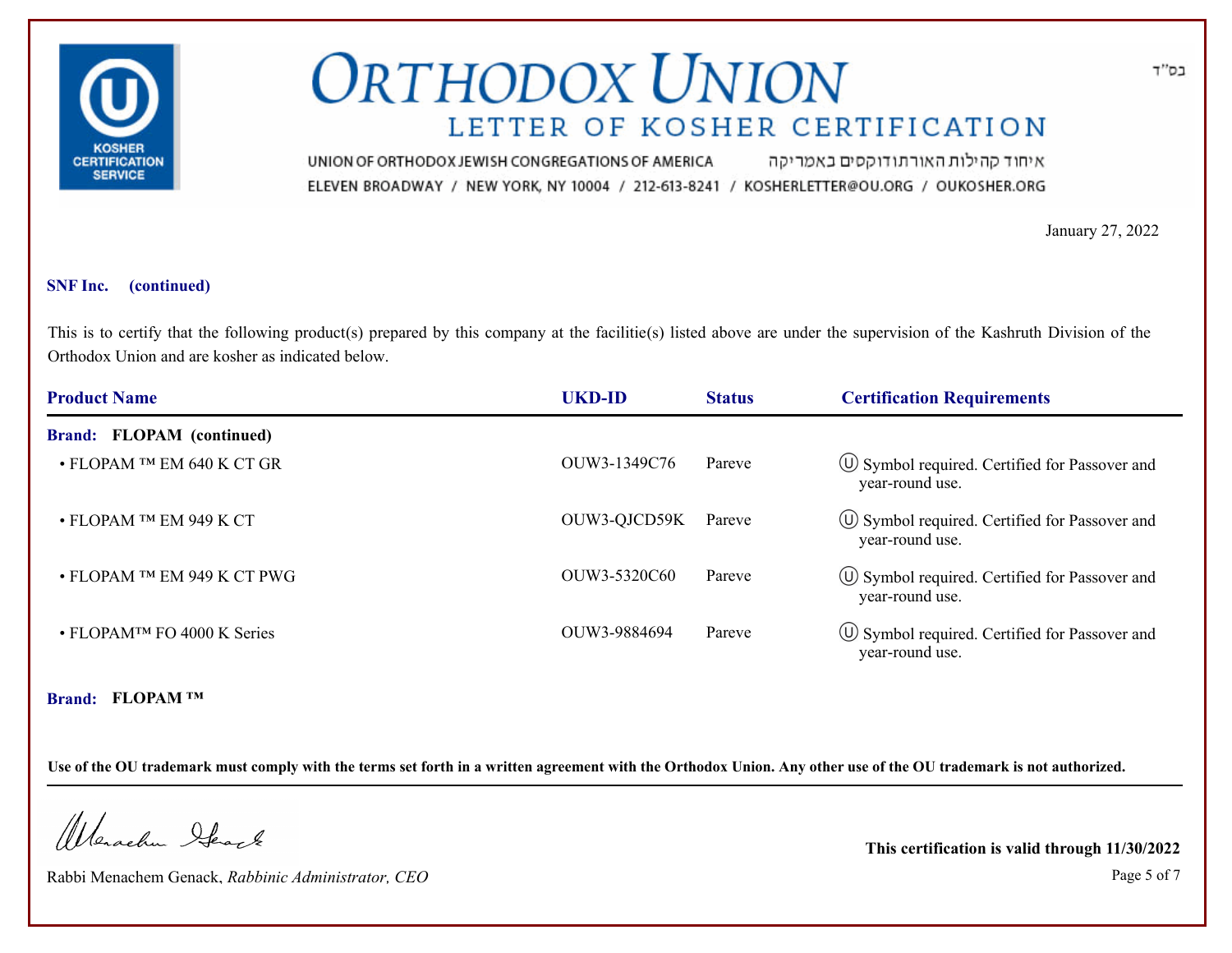

איחוד קהילות האורתודוקסים באמריקה UNION OF ORTHODOX JEWISH CONGREGATIONS OF AMERICA ELEVEN BROADWAY / NEW YORK, NY 10004 / 212-613-8241 / KOSHERLETTER@OU.ORG / OUKOSHER.ORG

January 27, 2022

#### **SNF Inc. (continued)**

This is to certify that the following product(s) prepared by this company at the facilitie(s) listed above are under the supervision of the Kashruth Division of the Orthodox Union and are kosher as indicated below.

| <b>Product Name</b>                               | <b>UKD-ID</b>       | <b>Status</b> | <b>Certification Requirements</b>                                      |
|---------------------------------------------------|---------------------|---------------|------------------------------------------------------------------------|
| Brand: FLOPAM <sup>TM</sup> (continued)           |                     |               |                                                                        |
| • FLOPAM EM 440 K LOB GR                          | OUW3-E553F71        | Pareve        | $\circ$ Symbol required. Certified for Passover and<br>year-round use. |
| • FLOPAMTM EM 1145 K CT                           | OUV3-4NO9T0Q        | Pareve        | $\circ$ Symbol required.                                               |
| <b>Brand: FLOQUAT</b>                             |                     |               |                                                                        |
| • FLOQUAT <sup>TM</sup> TS 45 K SH (Chometz Free) | OUV3-2B1AF1F        | Pareve        | $\circled{1}$ Symbol required.                                         |
| <b>Brand: FLORET</b>                              |                     |               |                                                                        |
| $\bullet$ FLORET TM EM 140 K HPM                  | <b>OUV3-5FD8B48</b> | Pareve        | $\circled{1}$ Symbol required.                                         |
| $\bullet$ FLORET <sup>TM</sup> HF 31 K            | OUV3-4EBD202        | Pareve        | $\circ$ Symbol required.                                               |
| $\bullet$ FLORET TM HF 92 AC K                    | OUV3-44BE785        | Pareve        | $\circ$ Symbol required.                                               |

**Use of the OU trademark must comply with the terms set forth in a written agreement with the Orthodox Union. Any other use of the OU trademark is not authorized.**

Werachen Ifearle

Rabbi Menachem Genack, *Rabbinic Administrator, CEO* Page 6 of 7

**This certification is valid through 11/30/2022**